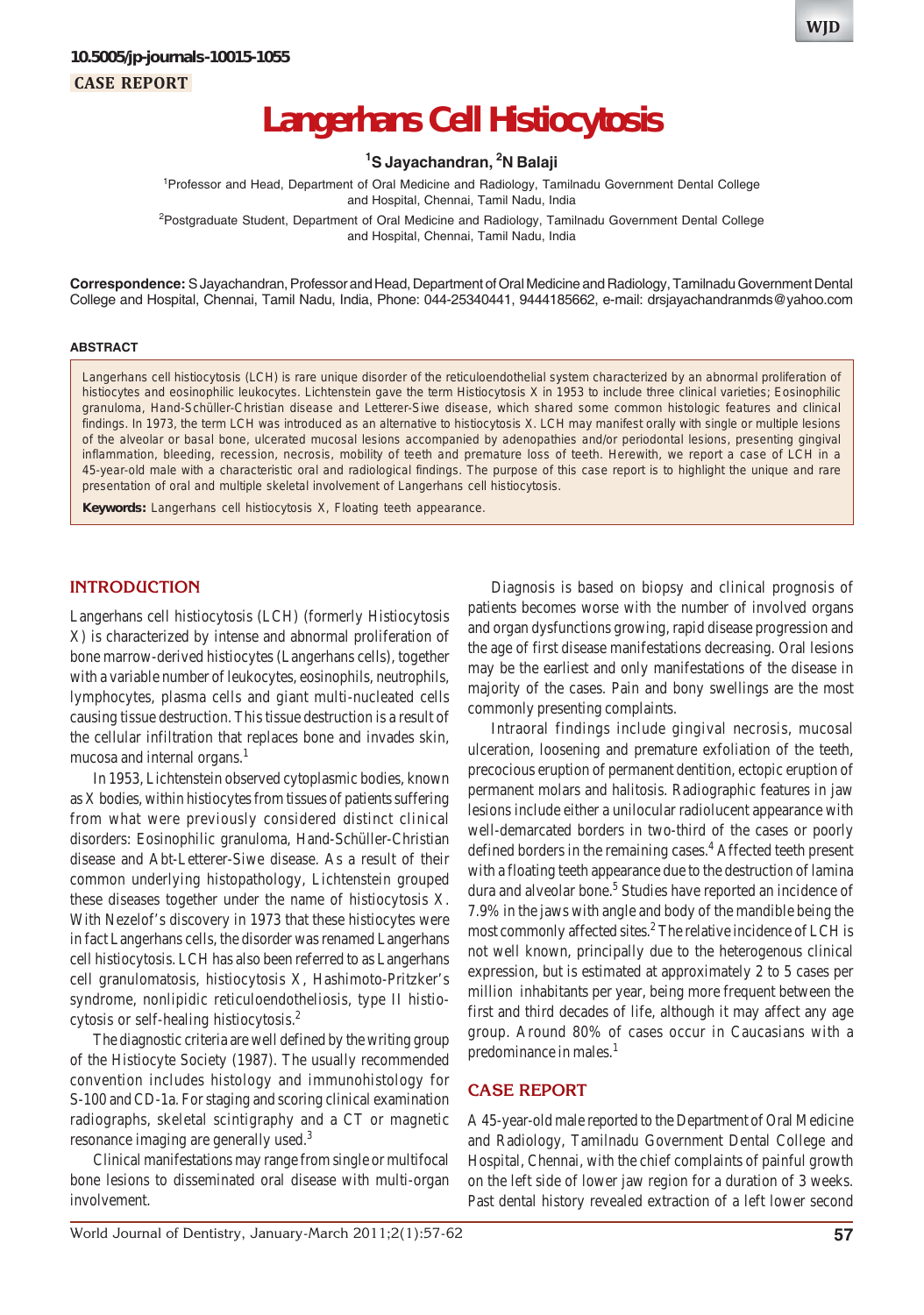premolar 3 weeks back, following the extraction a small growth developed in the extracted site. Past medical history and family history were noncontributory.

Extraoral examination revealed a diffuse swelling in relation to left side of lower jaw,  $6 \times 4$  cm in size, extending from left commissure, 6 cm posteriorly (Fig. 1).

The swelling was firm and tender. There was a single palpable left submandibular lymphnode,  $2 \times 1$  cm sized, firm, mobile and nontender.

Intraoral examination revealed a growth in relation to extracted 35 region with an unhealed socket. The growth was well defined, smooth-surfaced and firm. Tooth number 34 was lingually displaced with grade III mobility (Fig. 2).

Intraoral periapical (IOPA) radiograph of 34, 35, 36, 37 region revealed an radiolucent lesion with irregular periphery in relation to edentulous alveolus region (Fig. 3).

Mandibular occlusal view revealed a radiolucency in relation to edentulous region with lingually displaced 34 (Fig. 4).



**Fig. 1:** Extraoral view



**Fig. 2:** Intraoral growth with lingually tilted 34, unhealed socket in 35 region

Left lateral oblique view of mandible revealed a radiolucent lesion with irregular borders in relation to left edentulous alveolus. Multiple, round to oval radiolucent lesions were observed in relation to posterior border of ascending ramus, body of mandible (Fig. 5).

To assess both maxillary and mandibular involvement, orthopantomograph was taken.

OPG revealed a radiolucent lesion in relation to left body of mandible and alveolus extending from distal of 31 to mesial of 38 with inferior displacement of mandibular canal with 33, 34 giving a floating teeth appearance with soft tissue shadow (Fig. 6).

PA and Lateral view of skull revealed multiple irregular, radiolucent lesions involving the entire vault of skull (Figs 7 and 8). Complete skeletal survey revealed multiple radiolucent lesions involving the pelvic bones, left humerus, right tibia (Figs 9 and 10).

Axial CT revealed a well-defined, hypodense lesion with soft tissue component in relation to left edentulous alveolus of



**Fig. 3:** IOPA shows radiolucency in relation to edentulous alveolus



**Fig. 4:** Occlusal view shows lingually tilted 34 with soft tissue shadow

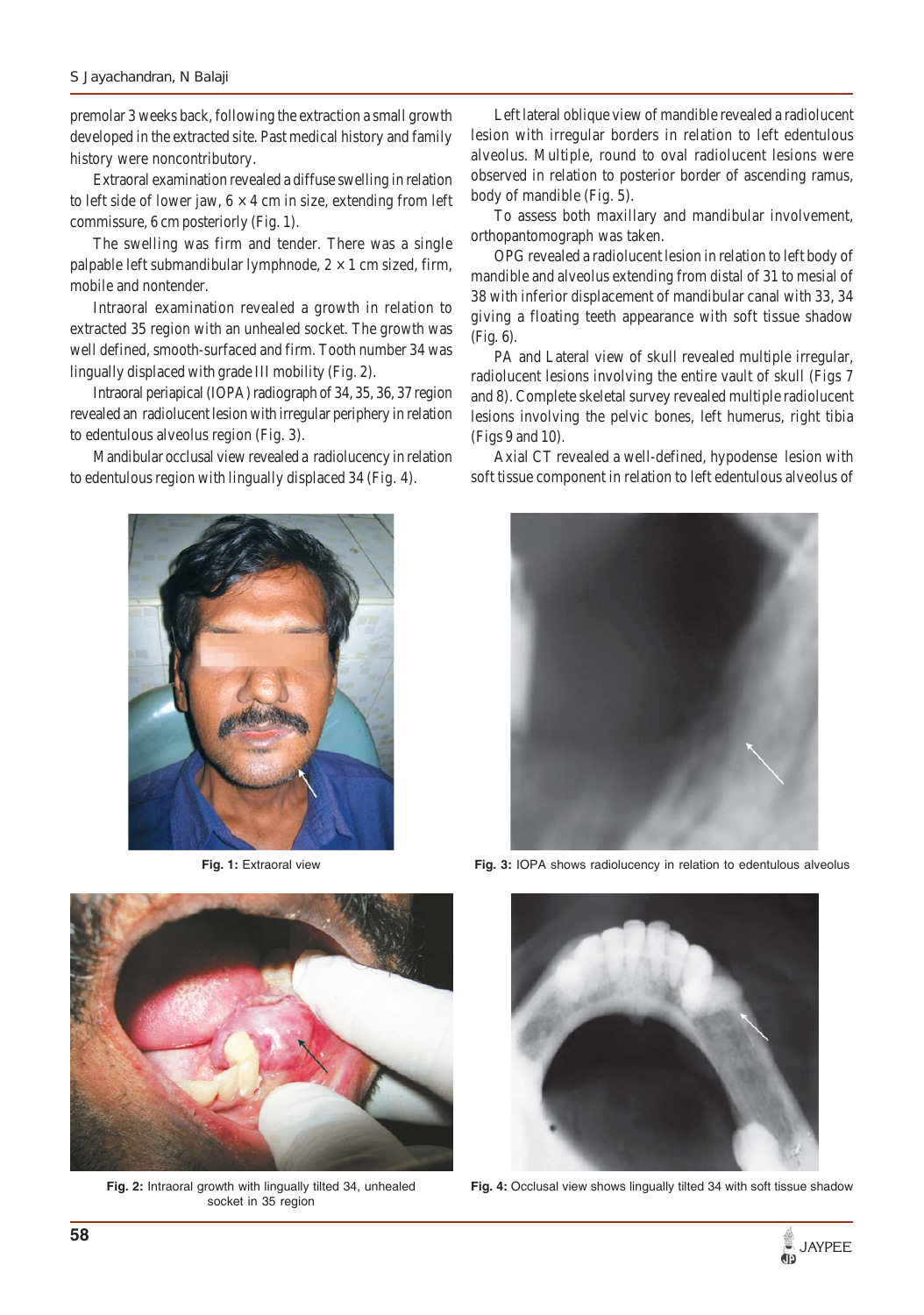#### *Langerhans Cell Histiocytosis*

mandible in relation to missing 35 to 37 region (Fig. 11) and multiple hypodense lesions in the occipital and sphenoid bones (Fig. 12). Skull and facial bones revealed multiple round and oval hypodense lesions. 3D CT revealed multiple osteolytic lesions in relation to the vault and lateral portions of skull (Fig. 13). Blood investigations including peripheral smear, serum calcium, phosphorus, alkaline phosphatase were done at the Department of Hematology, Government General Hospital, Chennai. Serum chemistry was normal. Differential count was predominated by Eosinophils (72%) (Fig. 14). Eosinophils showed three lobes, multiple nuclei, hypogranularity and vacuoles in cytoplasm. FNAC was performed at the Department of Clinical Pathology, Government General Hospital, Chennai, revealed mature and immature myeloid cells many of which showed monocytoid differentiation.

Bone marrow aspiration was performed at the Department of Clinical Pathology, Government General Hospital, Chennai, revealed a hypercellular marrow, more than 50% of myelopoiesis by eosinophils and their precursors. Incisional biopsy was taken



**Fig. 5:** Lateral oblique view shows erosion of left alveolus, multiple radiolucent lesions in posterior ramus, body of mandible

from the intraoral growth and the histopathological examination revealed stratified squamous epithelium, focal hyperplasia, overlying moderate polymorphous infiltrate of lymphocytes, abundant eosinophils, scattered plasma cells, neutrophils, large paler histiocyte -like cells with vesicular nucleus and moderate pale eosinophilic cytoplasm exhibiting occasional nuclear grooving and some showing nucleoli (Fig. 15). The definitive diagnosis of Langerhans cell histiocytosis involving multiple bones was entered by correlating clinical and histopathological findings. The patient was referred to Department of Medical Oncology, Government General Hospital, Chennai, where he was managed by chemotherapeutic agent vinctristine 1 mg, once a week for four weeks and prednisolone 25 mg daily orally for six weeks. There was symptomatic reduction in generalized pain. The patient after the first course of chemotherapy was reviewed after one week. The patient was placed under intensive medical care as he was progressively losing weight and his general condition was deteriorating. However, he finally succumbed to the disease.



**Fig. 7:** PA view of skull shows multiple irregular radiolucent lesions in vault and lateral skull



**Fig. 6:** OPG shows erosion of left alveolus, soft tissue shadow, multiple radiolucent lesions in body of mandible



**Fig. 8:** Lateral skull shows multiple irregular radiolucent lesions in the lateral skull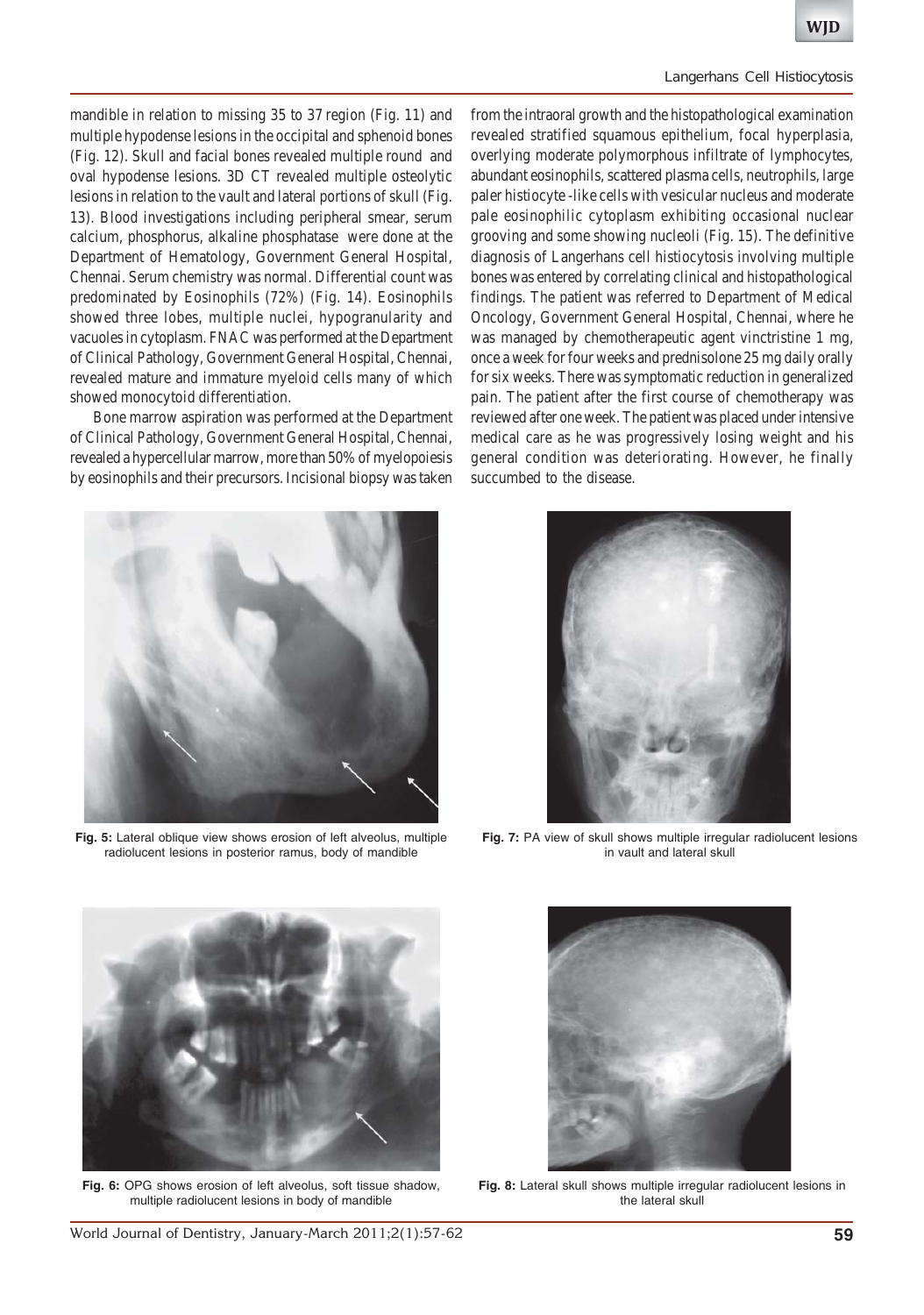

**Fig. 9:** Radiolucent lesions in pelvic bone



**Fig. 10:** Radiolucent lesions in left humerus



**Fig. 12:** Multiple round and oval hypodense lesions in sphenoid and occipital bones



**Fig. 13:** 3D-CT shows multiple osteolytic lesions in vault and lateral skull, left edentulous alveolus with floating teeth appearance



**Fig. 11:** Well-defined hypodense lesion with soft tissue component in left body of mandible



**Fig. 14:** Peripheral blood smear shows abundant eosinophils with cells and monocytoid differentiation

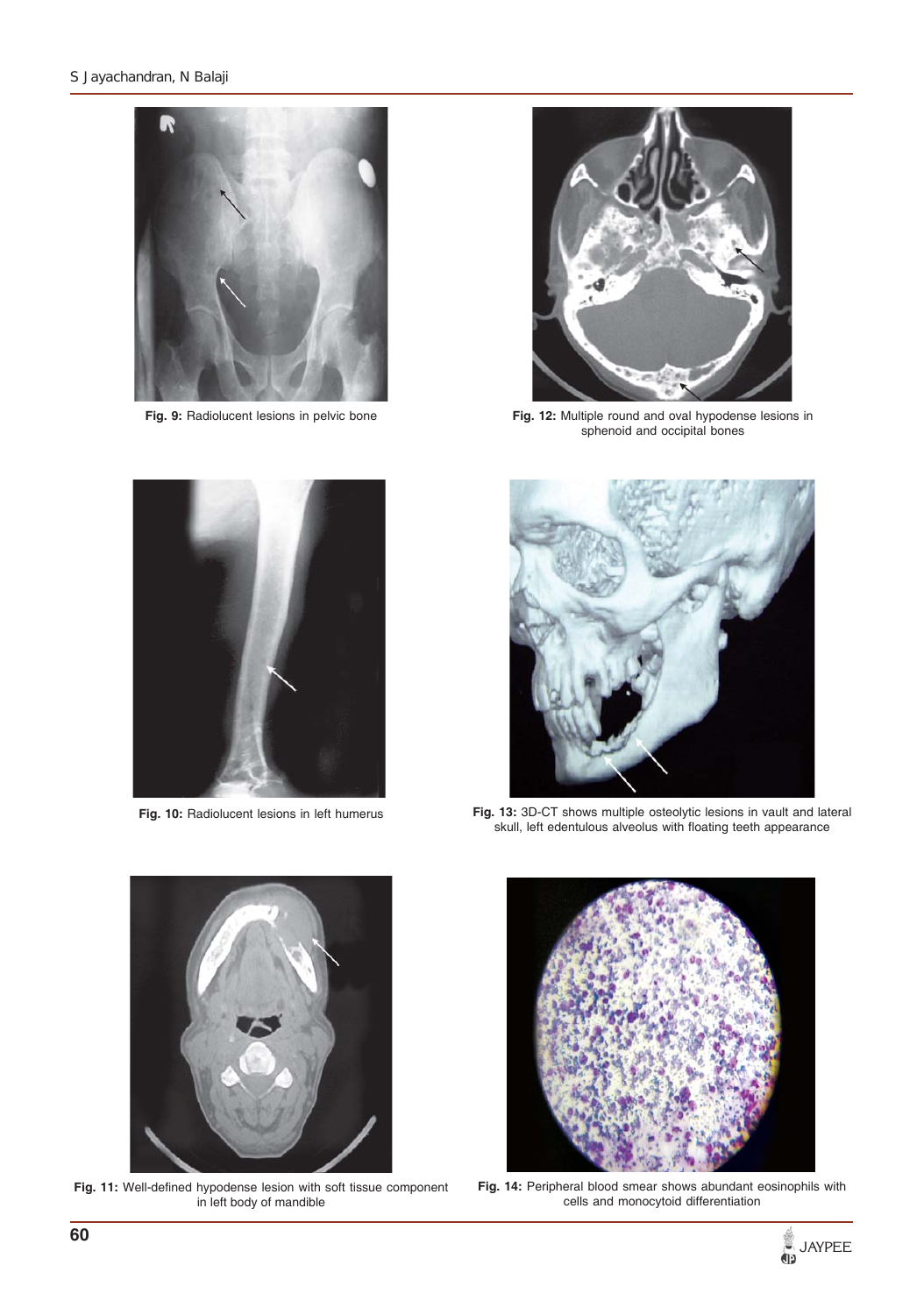

**Fig. 15:** Histopathological examination shows polymorphous infiltrate with abundant eosinophils, lymphocytes, plasma cells, large paler histiocytes

## **DISCUSSION**

Langerhans cells are bone marrow-derived antigen processing cells and represent the most peripheral extension of the immune system. The pathologic proliferation of these cells is referred to as Langerhans cell histiocytosis.<sup>6</sup> Langerhans cell tumors are currently classified by World Health Organization (WHO) into Langerhans cell histiocytosis (LCH) and Langerhans cell sarcoma (LCS). $<sup>7</sup>$ </sup>

LCH is still a very rare disease in head and neck region, the etiology and pathogenesis of which remain unclear. Varieties of etiological factors have been proposed including immunologic reactions, viruses, bacteria and genetic influences. Possible development of LCH under the influence of colony stimulating factor (GM-CSF), interleukin-3 and tumor necrosis factor-alpha have also been suggested, and recently, cytogenic studies have proposed the role of tumor suppressor genes (p53), oncogenes (c-myc, h-ras), growth factors, cell surface immunologic markers and apoptotic factors in LCH as well.<sup>4</sup>

Manifestation of LCH may take various forms, such as:

- 1. Acute disseminated form, previously referred to as Letterer-Siwe disease, most likely represents a malignant neoplastic process. It is characterized by a rapidly progressive, clinical course and widespread in organs. Bone and skin involvement by the proliferative process in infants has been the common presentation.
- 2. Chronic disseminated form, previously referred to as Hand-Schüller-Christian syndrome with the classic triad of lytic bone lesions, exophthalmos and diabetes insipidus.
- 3. Chronic localized form, with only unifocal or multifocal bone lesions, previously termed eosinophilic granuloma, by Lichtenstein and Jaffe in 1940.<sup>5</sup>

In the maxillofacial area, skin involvement may appear as a papular rash; scalp involvement has a seborrhea-like presentation. Oral mucosal involvement, although infrequent, is characterized by gingival hypertrophy and ulcers of the buccal

mucosa, hard and soft palates and tongue. Osseous involvement is observed in 78% of patients, the cranium being the bone most commonly affected 49%. Bony lesions of the maxillomandibular area are also frequent, occurring in 30% of adult cases, particularly affecting posterior regions of the mandible. Pain and swelling of the mandible with mobility and loss of teeth may be the presenting symptoms of the disease.<sup>2</sup> In general, diagnosis of LCH involving the jaw bone is not difficult. The lesions are single or multiple, round and osteolytic with sharp or ill-defined noncorticated borders. When lesions are restricted to the alveolar bone, they can resemble severe periodontal disease.<sup>8</sup> The lymphatic system may be affected with enlargement of lymphatic ganglions, Waldeyer´s ring or the thymus. Other soft tissues have been reported to be affected in the head and neck area, such as the eyelids, parotid and submandibular glands, the external auditory canal, the middle ear, the thyroid and the gastrointestinal tract.<sup>2</sup>

Surgery, chemotherapy and radiotherapy have been used alone or in combination to treat LCH of the jaws. Surgical curettage is the principal approach, but its efficacy is dependent on the extent of LCH involvement. Local injection of corticosteroid was also found to be effective and beneficial treatment in localized disease.<sup>9</sup>

Low-dose radiation of 6.5 to 15 Gy appears to have beneficial effects, whereas higher doses do not seem to produce more favorable responses. However, a consistent reproducible relationship between dose and effect has not yet been firmly established for LCH.<sup>10</sup> Various chemotherapeutic agents have been used in this disease. Systemic chemotherapy should be used in more diffuse lesions untreatable by surgery, and when local treatment is unsuccessful in localized disease or in multisystemic disease. Recently, the epipodophyllotoxin etoposide (VP16) has emerged as one of the most active and least toxic chemotherapies.<sup>1</sup> The common side effects after chemotherapy including nausea, vomiting, hairloss, increased risk of infection, tiredness and diarrhea are very unusual, as mild treatment is generally recommended for LCH.<sup>8</sup>

### **REFERENCES**

- 1. Cristina Madrigal-Martínez-Pereda. Langerhans cell histiocytosis: Literature review and descriptive analysis of oral manifestations. Med Oral Patol Oral Cir Bucal 2009 May 1;14 (5):E222-28.
- 2. Jose Antonio Garcia de Marcos. Langerhans cell histiocytosis in the maxillofacial area in adults: Report of three cases. Med Oral Patol Oral Cir Bucal 2007;12:E145-50.
- 3. Arnd Bartnick, Reinhard E Friedrich, Kerstin Roeser, Rainer Schmelzle. Oral Langerhans cell histiocytosis. Journal of Cranio-Maxillofacial Surgery 2002;30:91-96.
- 4. M Gunashekhar, A Ponnudurai. Langerhans cell histiocytosis involving maxilla and mandible. Journal of Dentistry, Tehran University of Medical Sciences, Tehran, Iran 2009;6(2).
- 5. Jayachandran S, Murali Gopikamanoharan GV. Langerhans' cell disease: A case report JIAOMR 1999;10(1).